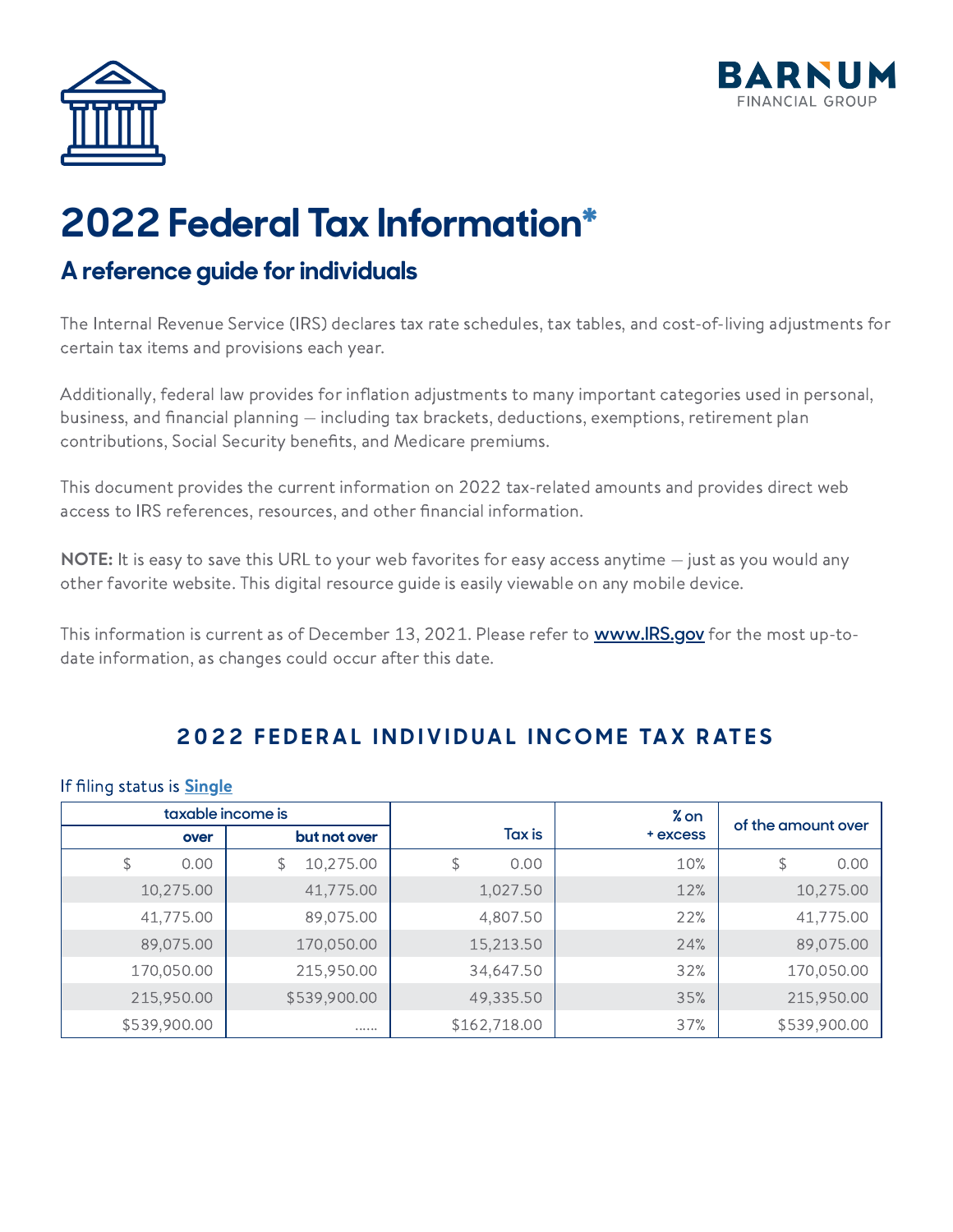#### If filing status is **[Married](https://www.irs.gov/newsroom/why-its-important-that-taxpayers-know-and-understand-their-correct-filing-status) Filing Jointly** or **Surviving Spouses**

|              | taxable income is |              | % on     |                    |
|--------------|-------------------|--------------|----------|--------------------|
| over         | but not over      | Tax is       | + excess | of the amount over |
| 0.00<br>\$   | \$20,550.00       | 0.00<br>\$   | 10%      | 0.00<br>\$         |
| 20,550.00    | 83,550.00         | 2,055.00     | 12%      | 20,550.00          |
| 83,550.00    | 178,150.00        | 9,615.00     | 22%      | 83,550.00          |
| 178,150.00   | 340,100.00        | 30,427.00    | 24%      | 178,150.00         |
| 340,100.00   | 431,900.00        | 69,295.00    | 32%      | 340,100.00         |
| 431,900.00   | \$647,850.00      | 98,671.00    | 35%      | 431,900.00         |
| \$647,850.00 |                   | \$174,253.50 | 37%      | \$647,850.00       |

#### If filing status is **Married Filing [Separately](https://www.irs.gov/newsroom/why-its-important-that-taxpayers-know-and-understand-their-correct-filing-status)**

|              | taxable income is |             | % on     |                    |
|--------------|-------------------|-------------|----------|--------------------|
| over         | but not over      | Tax is      | + excess | of the amount over |
| \$<br>0.00   | 10,275.00<br>\$   | \$<br>0.00  | 10%      | 0.00<br>\$         |
| 10,275.00    | 41,775.00         | 1,027.50    | 12%      | 10,275.00          |
| 41,775.00    | 89,075.00         | 4,807.50    | 22%      | 41,775.00          |
| 89,075.00    | 170,050.00        | 15,213.50   | 24%      | 89,075.00          |
| 170,050.00   | 215,950.00        | 34,647.50   | 32%      | 170,050.00         |
| 215,950.00   | \$323,925.00      | 49,335.50   | 35%      | 215,950.00         |
| \$323,925.00 |                   | \$87,126.75 | 37%      | \$323,925.00       |

#### If filing status is Head of [Household](https://www.irs.gov/newsroom/why-its-important-that-taxpayers-know-and-understand-their-correct-filing-status)

|              | taxable income is |              | % on     |                    |
|--------------|-------------------|--------------|----------|--------------------|
| over         | but not over      | Tax is       | + excess | of the amount over |
| \$<br>0.00   | \$14,650.00       | 0.00<br>\$   | 10%      | 0.00<br>\$         |
| 14,650.00    | 55,900.00         | 1,465.00     | 12%      | 14,650.00          |
| 55,900.00    | 89,050.00         | 6,415.00     | 22%      | 55,900.00          |
| 89,050.00    | 170,050.00        | 13,708.00    | 24%      | 89,050.00          |
| 170,050.00   | 215,950.00        | 33,148.00    | 32%      | 170,050.00         |
| 215,950.00   | \$539,900.00      | 47,836.00    | 35%      | 215,950.00         |
| \$539,900.00 |                   | \$161,218.50 | 37%      | \$539,900.00       |

#### If filing status is for **[Estates](https://www.irs.gov/e-file-providers/estates-and-trusts) and Trusts**

|             | taxable income is |            | % on     | of the amount over |
|-------------|-------------------|------------|----------|--------------------|
| over        | but not over      | Tax is     | + excess |                    |
| 0.00        | \$2,750.00        | 0.00       | 10%      | 0.00               |
| 2,750.00    | 9,850.00          | 275.00     | 24%      | 2,750.00           |
| 9,850.00    | \$13,450.00       | 1,979.00   | 35%      | 9,850.00           |
| \$13,450.00 | 0.000000          | \$3,239.00 | 37%      | \$13,450.00        |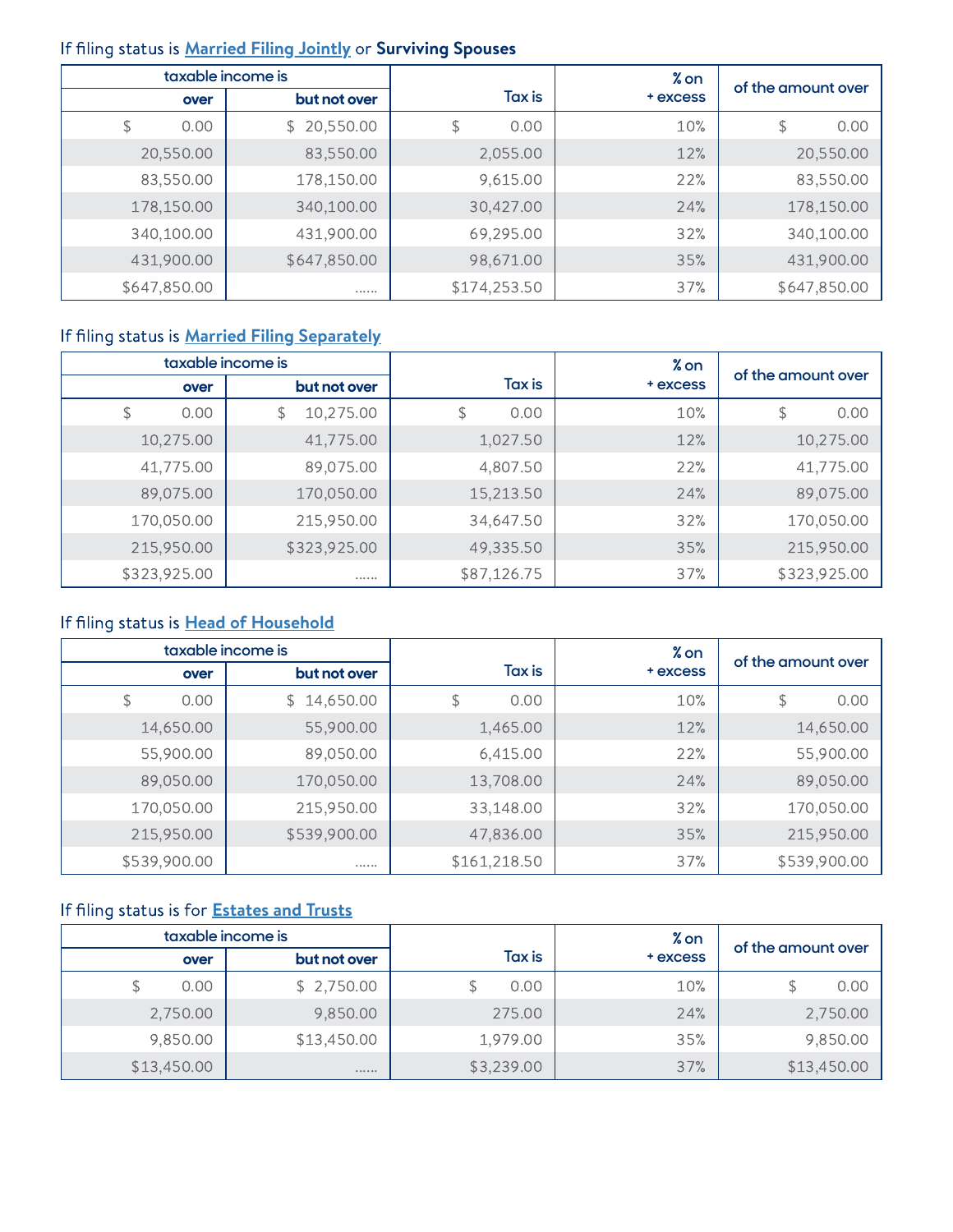#### 2021 FEDERAL INDIVIDUAL INCOME TAX RATES

#### If filing status is **[Single](https://www.irs.gov/newsroom/why-its-important-that-taxpayers-know-and-understand-their-correct-filing-status)**

|              | taxable income is |              | % on     |                    |
|--------------|-------------------|--------------|----------|--------------------|
| over         | but not over      | Tax is       | + excess | of the amount over |
| 0.00<br>\$   | 9,950.00          | \$<br>0.00   | 10%      | 0.00<br>\$         |
| 9,950.00     | 40,525.00         | 995.00       | 12%      | 9,950.00           |
| 40,525.00    | 86,375.00         | 4,664.00     | 22%      | 40,525.00          |
| 86,375.00    | 164,925.00        | 14,751.00    | 24%      | 86,375.00          |
| 164,925.00   | 209,425.00        | 33,603.00    | 32%      | 164,925.00         |
| 209,425.00   | \$523,600.00      | 47,843.00    | 35%      | 209,425.00         |
| \$523,600.00 |                   | \$157,804.25 | 37%      | \$523,600.00       |

#### If filing status is **[Married](https://www.irs.gov/newsroom/why-its-important-that-taxpayers-know-and-understand-their-correct-filing-status) Filing Jointly** or **Surviving Spouses**

|              | taxable income is |              | % on     | of the amount over |
|--------------|-------------------|--------------|----------|--------------------|
| over         | but not over      | Tax is       | + excess |                    |
| \$<br>0.00   | \$19,900.00       | \$<br>0.00   | 10%      | 0.00<br>\$         |
| 19,900.00    | 81,050.00         | 1,990.00     | 12%      | 19,900.00          |
| 81,050.00    | 172,750.00        | 9,328.00     | 22%      | 81,050.00          |
| 172,750.00   | 329,850.00        | 29,502.00    | 24%      | 172,750.00         |
| 329,850.00   | 418,850.00        | 67,206.00    | 32%      | 329,850.00         |
| 418,850.00   | \$628,300.00      | 95,686.00    | 35%      | 418,850.00         |
| \$628,300.00 |                   | \$168,993.50 | 37%      | \$628,300.00       |

#### If filing status is **Married Filing [Separately](https://www.irs.gov/newsroom/why-its-important-that-taxpayers-know-and-understand-their-correct-filing-status)**

|              | taxable income is |             | % on     | of the amount over |
|--------------|-------------------|-------------|----------|--------------------|
| over         | but not over      | Tax is      | + excess |                    |
| \$<br>0.00   | 9,950.00<br>\$    | \$<br>0.00  | 10%      | 0.00<br>\$         |
| 9,950.00     | 40,525.00         | 995.00      | 12%      | 9,950.00           |
| 40,525.00    | 86,375.00         | 4,664.00    | 22%      | 40,525.00          |
| 86,375.00    | 164,925.00        | 14,751.00   | 24%      | 86,375.00          |
| 164,925.00   | 209,425.00        | 33,603.00   | 32%      | 164,925.00         |
| 209,425.00   | \$314,150.00      | 47,843.00   | 35%      | 209,425.00         |
| \$314,150.00 |                   | \$84,496.75 | 37%      | \$314,150.00       |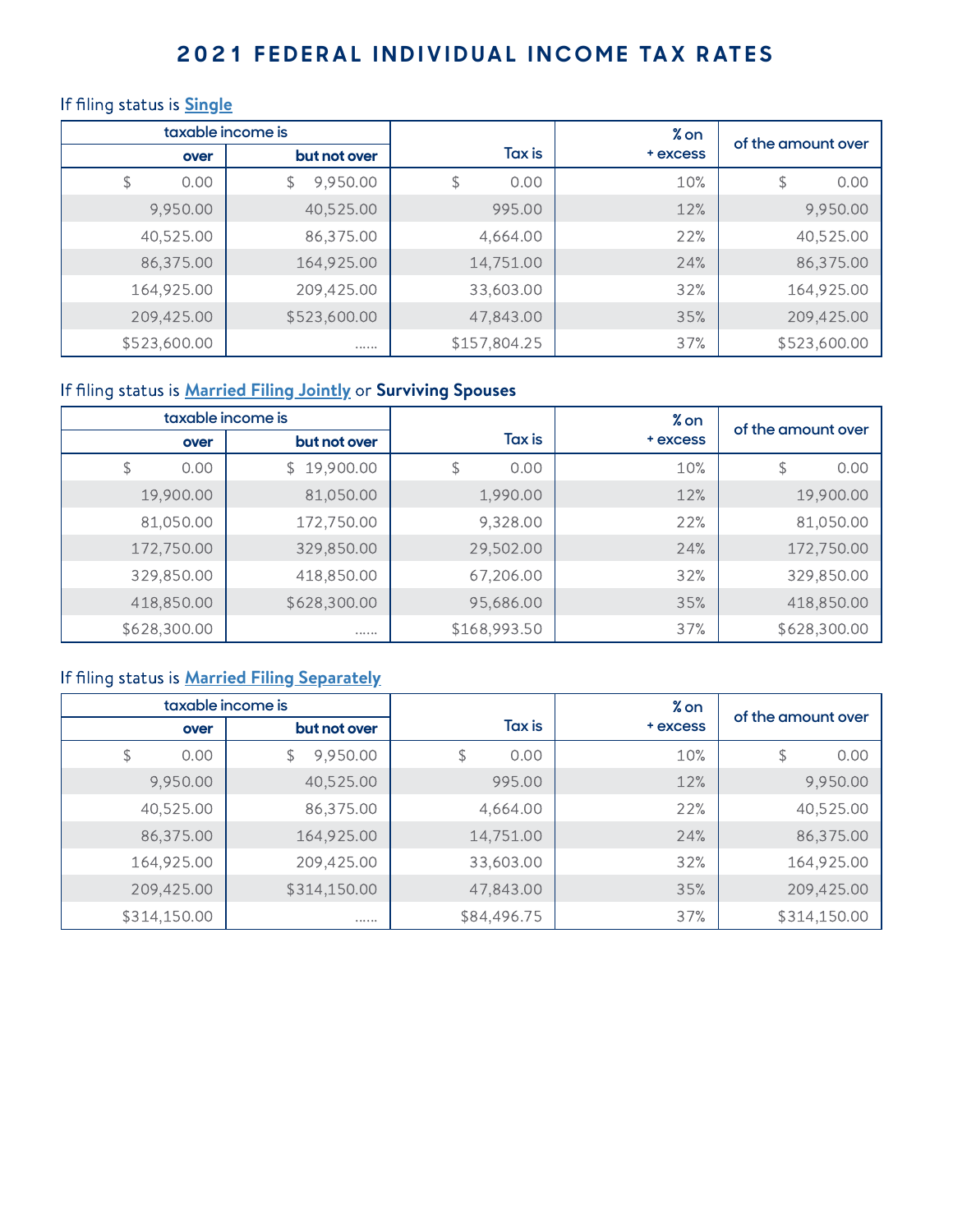#### If filing status is Head of [Household](https://www.irs.gov/newsroom/why-its-important-that-taxpayers-know-and-understand-their-correct-filing-status)

|              | taxable income is |              | % on     |                    |
|--------------|-------------------|--------------|----------|--------------------|
| over         | but not over      | Tax is       | + excess | of the amount over |
| \$<br>0.00   | \$14,200.00       | \$<br>0.00   | 10%      | 0.00<br>\$         |
| 14,200.00    | 54,200.00         | 1,420.00     | 12%      | 14,200.00          |
| 54,200.00    | 86,350.00         | 6,220.00     | 22%      | 54,200.00          |
| 86,350.00    | 164,900.00        | 13,293.00    | 24%      | 86,350.00          |
| 164,900.00   | 209,400.00        | 32,145.00    | 32%      | 164,900.00         |
| 209,400.00   | \$523,600.00      | 46,385.00    | 35%      | 209,400.00         |
| \$523,600.00 |                   | \$156,355.00 | 37%      | \$523,600.00       |

#### If filing status is for **[Estates](https://www.irs.gov/e-file-providers/estates-and-trusts) and Trusts**

|             | taxable income is |            | % on     | of the amount over |
|-------------|-------------------|------------|----------|--------------------|
| over        | but not over      | Tax is     | + excess |                    |
| 0.00        | \$2,650.00        | 0.00       | 10%      | 0.00               |
| 2,650.00    | 9,550.00          | 265.00     | 24%      | 2,650.00           |
| 9,550.00    | \$13,050.00       | 1,921.00   | 35%      | 9,550.00           |
| \$13,050.00 | 0000000           | \$3,146.00 | 37%      | \$13,050.00        |

#### 2022 CAPITAL GAINS AND DIVIDEND INCOME BRACKETS

|                                  | $0\%$ rate     | $15%$ rate            | $20%$ rate     |
|----------------------------------|----------------|-----------------------|----------------|
| <b>Married Filing Jointly</b>    | Up to \$83,350 | \$83,351 to \$517,200 | Over \$517,200 |
| <b>Married Filing Separately</b> | Up to \$41,675 | \$41,676 to \$258,600 | Over \$258,600 |
| <b>Single</b>                    | Up to \$41,675 | \$41,676 to \$459,750 | Over \$459,750 |
| <b>Head of Household</b>         | Up to \$55,800 | \$55,801 to \$488,500 | Over \$488,500 |
| <b>Estates and Trusts</b>        | Up to \$2,800  | $$2,801$ to $$13,700$ | Over \$13,700  |

#### 2021 CAPITAL GAINS AND DIVIDEND INCOME BRACKETS

|                                  | 0% rate        | $15%$ rate            | $20\%$ rate    |
|----------------------------------|----------------|-----------------------|----------------|
| <b>Married Filing Jointly</b>    | Up to \$80,800 | \$80,801 to \$501,600 | Over \$501,600 |
| <b>Married Filing Separately</b> | Up to \$40,400 | \$40,401 to \$250,800 | Over \$250,800 |
| <b>Single</b>                    | Up to \$40,400 | \$40,401 to \$445,850 | Over \$445,850 |
| <b>Head of Household</b>         | Up to \$54,100 | \$54,101 to \$473,750 | Over \$473,750 |
| <b>Estates and Trusts</b>        | Up to \$2,700  | $$2,701$ to $$13,250$ | Over \$13,250  |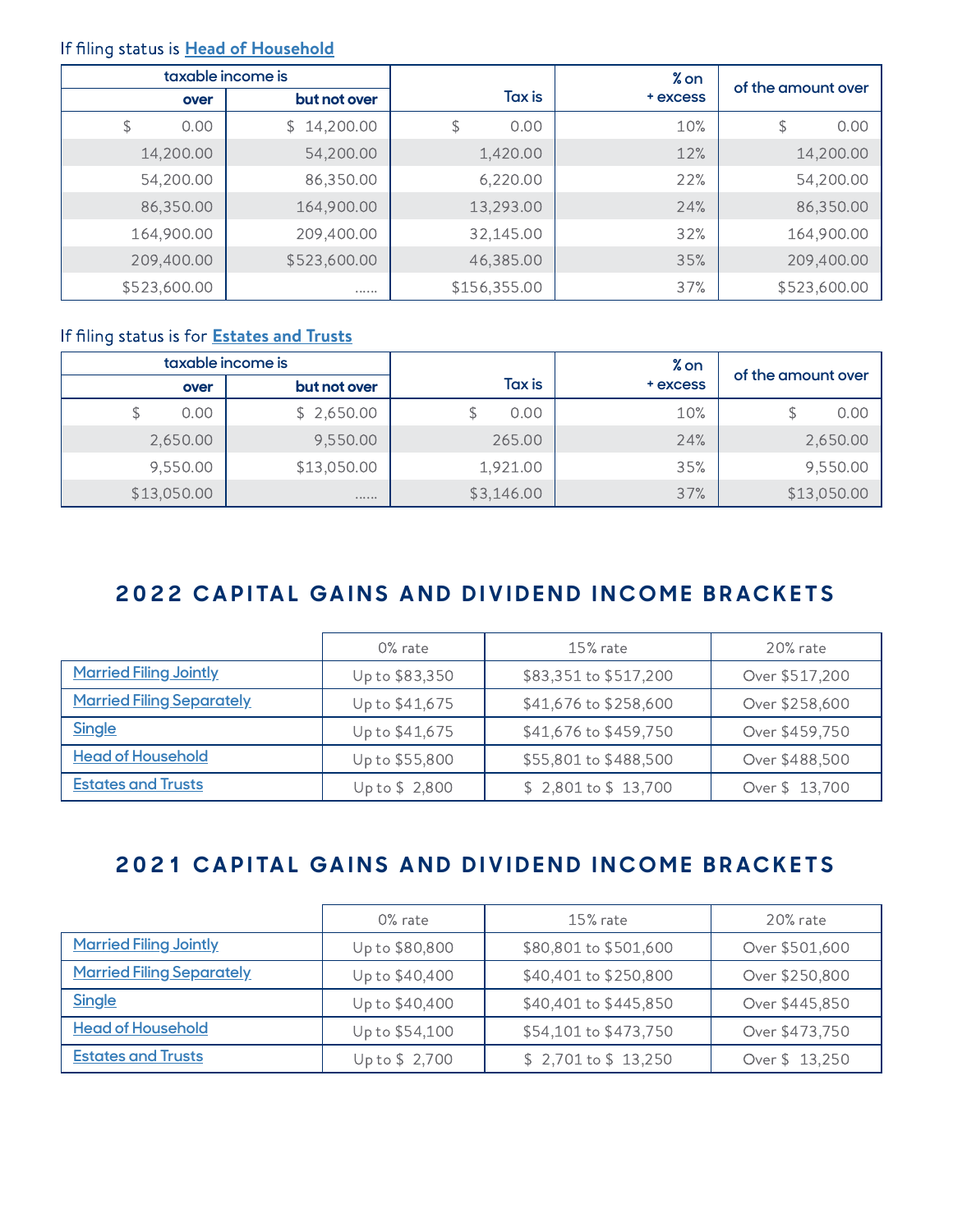### **3.8% NET INVESTMENT INCOME TAX**

Imposed on the lesser of net investment income or modified adjusted gross income (MAGI) that exceeds the threshold amount shown:

| <b>Married Filing Jointly</b>    | \$250,000                            |  |  |
|----------------------------------|--------------------------------------|--|--|
| <b>Single, Head of Household</b> | \$200,000                            |  |  |
| <b>Married Filing Separately</b> | \$125,000                            |  |  |
| <b>Estates and Trusts</b>        | $2022 - $13,450$<br>$2021 - $13,050$ |  |  |

### **C H I L D TA X C R E D I T 2 0 2 2**

\$2,000 (2022) per child under the age of 17 at end of year, reduced by \$50 for every \$1,000 of adjusted gross income (AGI) above [phaseout:](https://www.irs.gov/e-file-providers/definition-of-adjusted-gross-income)

|                                                                 | 2022           |
|-----------------------------------------------------------------|----------------|
| <b>Credit for Children</b>                                      | \$2,000        |
| <b>Credit for Other Family Members</b>                          | \$500          |
| <b>Phaseout - Married Filing Jointly</b>                        | Over \$400,000 |
| Phaseout - Single, Head of Household, Married Filing Separately | Over \$200,000 |

Note: The Child Tax Credit is a partially refundable credit. This means that even if the taxpayer has no tax liability, as much as \$1,500 of the credit per child can be refunded to the taxpayer.

# **C H I L D TA X C R E D I T 2 0 2 1**

| Credit for children under 6 on 12/31/21 (\$2,000 basic credit plus \$1,600 expanded<br>credit)                                                                   | \$3,600        |
|------------------------------------------------------------------------------------------------------------------------------------------------------------------|----------------|
| Credit for children 6 and over on 12/31/21 (\$2,000 basic credit plus \$1,000 expanded<br>credit)                                                                | \$3,000        |
| Phase-out of \$1,600 or \$1,000 expanded credit is \$50 per \$1,000 of modified AGI (or<br>portion of modified AGI) begins at:                                   |                |
| Married Filing Jointly:                                                                                                                                          | Over \$150,000 |
| Single and Married Filing Separately:                                                                                                                            | Over \$75,000  |
| Head of household:                                                                                                                                               | Over \$112,500 |
| Phase-out of \$2,000 basic credit for children or credit for other family members is \$50<br>per \$1,000 of modified AGI (or portion of modified AGI) begins at: |                |
| Married Filing Jointly:                                                                                                                                          | Over \$400,000 |
| Single, Married Filing Separately, and Head of Household:                                                                                                        | Over \$200,000 |

Note: Entire credit amount (after phaseout is applied) is refundable, regardless of tax liability or earned income.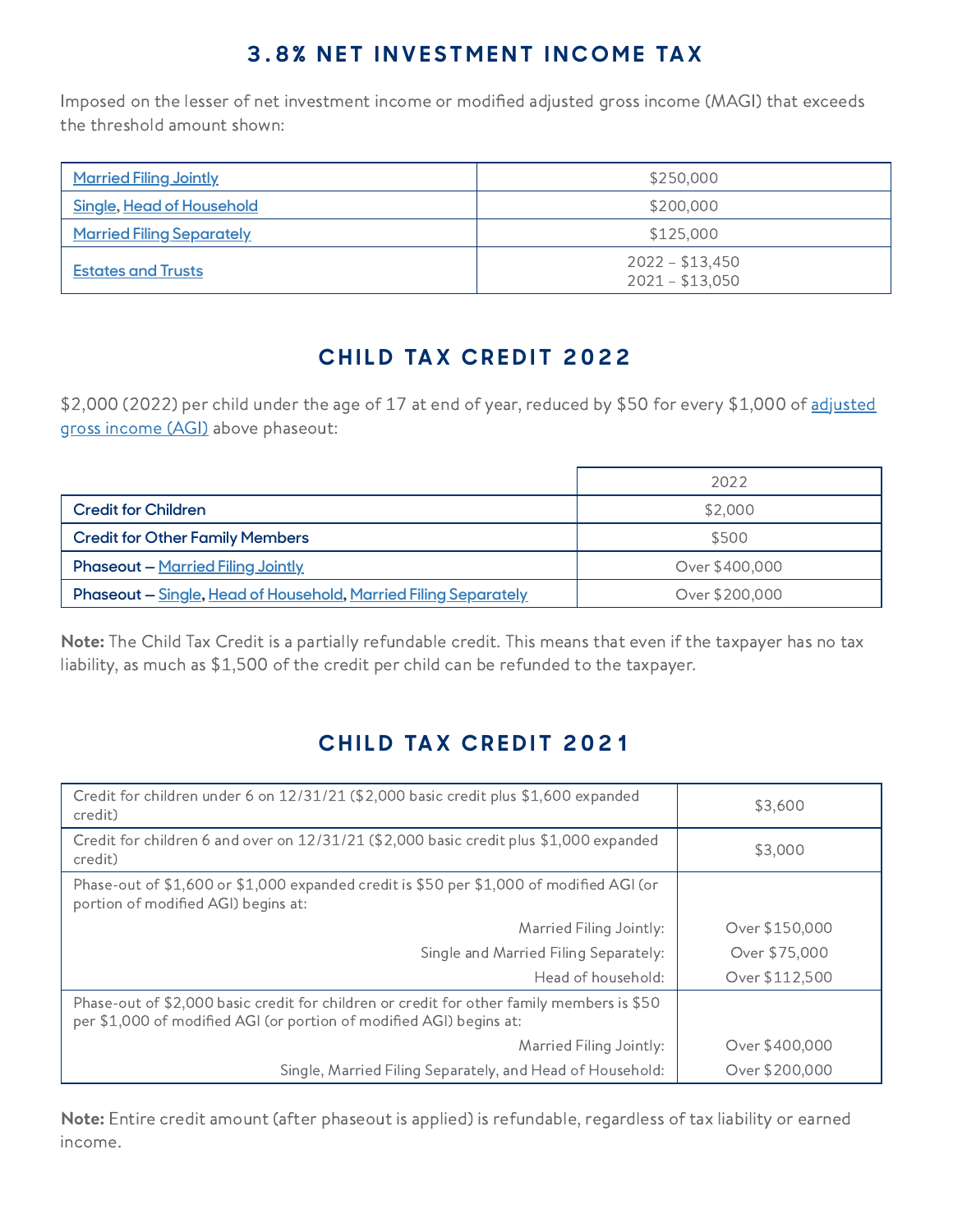### **A D O PT I O N C R E D I T**

| 2022 | Maximum \$14,890<br>Phaseout range of \$223,410 - \$263,410 |
|------|-------------------------------------------------------------|
| 2021 | Maximum \$14,440<br>Phaseout range of \$216,660 - \$256,660 |

# STANDARD DEDUCTIONS AND PERSONAL AND **DEPENDENCY EXEMPTIONS**

|                                                                                                       | 2022                            | 2021     |
|-------------------------------------------------------------------------------------------------------|---------------------------------|----------|
| Standard deduction for single individuals                                                             | \$12,950                        | \$12,550 |
| Standard deduction for joint returns or surviving spouses                                             | \$25,900                        | \$25,100 |
| Standard deduction for heads of households                                                            | \$19,400                        | \$18,800 |
| Standard deduction for married individuals filing separate returns                                    | \$12,950                        | \$12,550 |
| Additional standard deduction for married taxpayers age 65 or older or blind $\frac{1}{2}$            | \$1,400                         | \$1,350  |
| Additional standard deduction for single taxpayers age 65 or older or blind <sup>1</sup>              | \$1,750                         | \$1,700  |
| Personal and dependency exemptions                                                                    | Suspended through the year 2025 |          |
| Phaseout of itemized deductions and personal exemptions begins at:<br>Suspended through the year 2025 |                                 |          |

<span id="page-5-0"></span> $^{\textsf{1}}$  Taxpayers who are both age 65 and blind may claim twice the amount indicated as their additional standard deduction.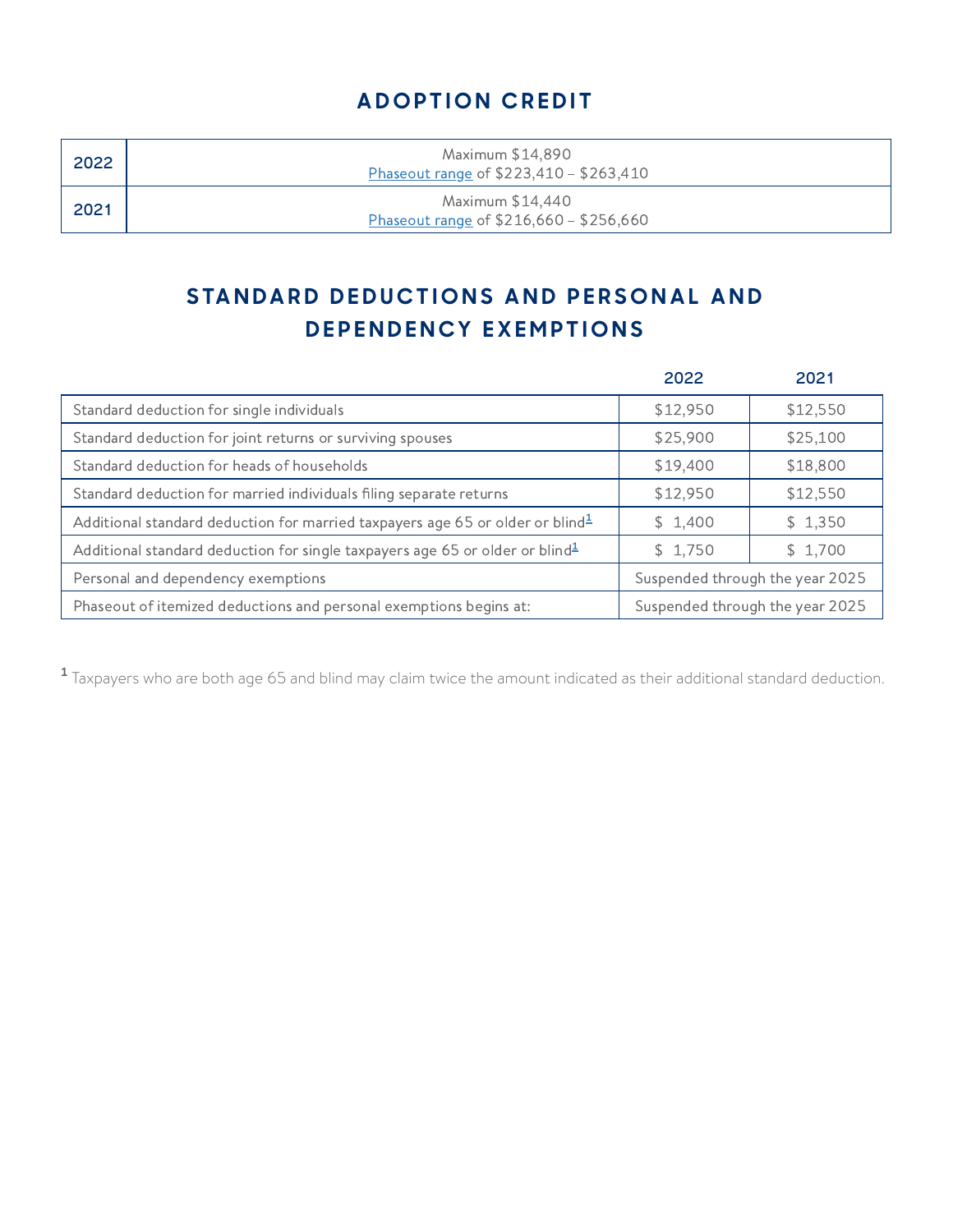### **A LT E R N AT I V E M I N I M U M TA X**

Individuals: The alternative minimum tax (AMT) is a tax designed to reduce the favorable tax treatment provided by certain income exclusions and deductions or when income is taxable. Individual taxpayers pay the greater of  $(1)$  the AMT or  $(2)$  the regular income tax.

Effective in 2018 and later years, the alternative minimum tax has been repealed for C Corporations.

| <b>Individual Alternative</b><br><b>Minimum Tax Rates</b>                 | 2022                                                                               | 2021                                                                                  |
|---------------------------------------------------------------------------|------------------------------------------------------------------------------------|---------------------------------------------------------------------------------------|
| $26\%$ rate up to                                                         | J, S, H, ET:<br>206,100<br>MFS: \$ 103,050                                         | J, S, H, ET: \$<br>199,900<br>MFS: \$<br>99,950                                       |
| 28% rate over                                                             | J, S, H, ET: \$206,100<br>MFS: \$<br>103,050                                       | J, S, H, ET: \$ 199,900<br>MFS: \$<br>99,950                                          |
| <b>Exemption Amounts</b>                                                  | 118,100<br>$J:$ \$<br>75,900<br>$S, H: \$<br>MFS: \$<br>59,050<br>ET: \$<br>26,500 | $J:$ \$<br>114,600<br>$S, H:$ \$<br>73,600<br>MFS: \$<br>57,300<br>25,700<br>$ET:$ \$ |
| Phaseout of AMT exemption amount<br>begins at                             | J: \$1,079,800<br>S, H: \$539,900<br>539,900<br>$MFS:$ \$<br>ET: \$<br>88,300      | J: \$1,047,200<br>S, H: \$523,600<br>$MFS:$ \$<br>523,600<br>85,650<br>$ET:$ \$       |
| Kiddie tax exemption amount (child's<br>earned income plus) $\frac{2}{3}$ | \$8,200                                                                            | \$7,950                                                                               |

J = [Married](https://www.irs.gov/newsroom/why-its-important-that-taxpayers-know-and-understand-their-correct-filing-status) Filing Jointly S = [Single](https://www.irs.gov/newsroom/why-its-important-that-taxpayers-know-and-understand-their-correct-filing-status) H = Head of [Household](https://www.irs.gov/newsroom/why-its-important-that-taxpayers-know-and-understand-their-correct-filing-status) MFS = Married Filing [Separately](https://www.irs.gov/newsroom/why-its-important-that-taxpayers-know-and-understand-their-correct-filing-status) ET = [Estates](https://www.irs.gov/e-file-providers/estates-and-trusts) and Trusts

### **K I D D I E [TA](https://www.irs.gov/taxtopics/tc553) X**

|                                            | 2022              | 2021              |
|--------------------------------------------|-------------------|-------------------|
| No tax on first                            | \$1.150           | \$1.100           |
| Taxed at child's tax rate on next          | \$1.150           | \$1,100           |
| Above \$2,200 for 2022 or \$2,200 for 2021 | Parents' tax rate | Parents' tax rate |

Unearned income of children under 19 (and [dependent](https://apps.irs.gov/app/IPAR/resources/help/ftstud.html) full-time students up to the age 24) is taxable at parents' tax rate if higher than child's.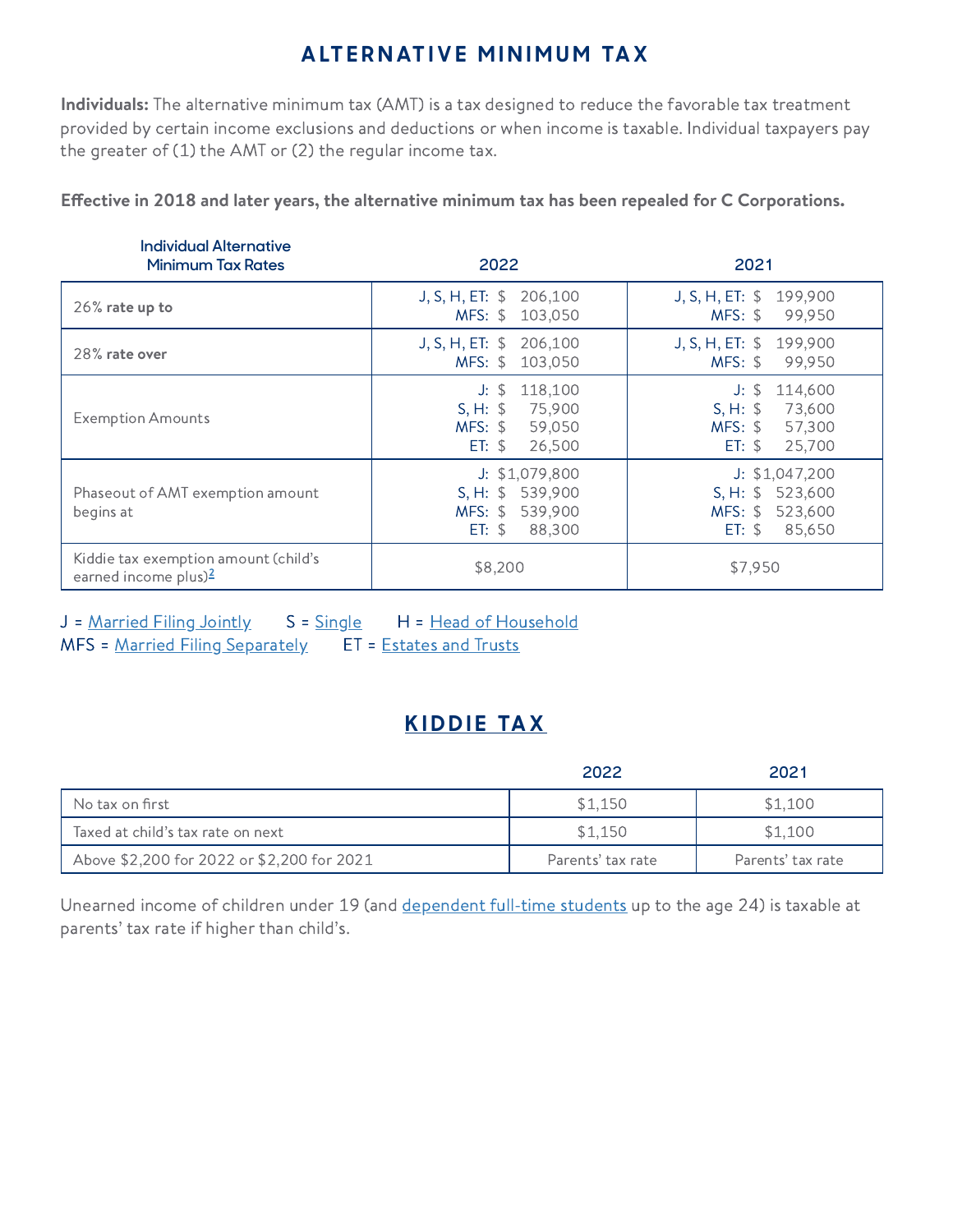#### **TA X B E N E F I T S F O R E D U C AT I O N**

| <b>Tax Benefit</b>                                                                 | <b>Basic Rule</b>                                                                                                   | 2022 AGI/MAGI<br><b>Phaseout Range</b>     | 2021 AGI/MAGI<br><b>Phaseout Range</b> |
|------------------------------------------------------------------------------------|---------------------------------------------------------------------------------------------------------------------|--------------------------------------------|----------------------------------------|
| Savings bond income                                                                | Must be used to pay<br>qualified higher education<br>expenses                                                       | $J:$ \$128,650 -<br>\$158,650              | $J: $124,800 -$<br>\$154,800           |
| exclusion                                                                          |                                                                                                                     | O: $$85,800-$<br>\$100,800                 | $O: $83,200 -$<br>\$98,200             |
| Student loan interest                                                              | Deductible up to \$2,500                                                                                            | $J: $145,000 -$<br>\$175,000               | $J: $140,000 -$<br>\$170,000           |
| deduction                                                                          |                                                                                                                     | $O: $70,000 -$<br>\$85,000                 | $O: $80,000 -$<br>\$90,000             |
| American Opportunity Tax<br>Credit (per qualifying<br>student)                     | 100% of first \$2,000 of<br>qualifying expenses plus<br>25% of next \$2,000. Up to<br>\$1,000 may be<br>refundable. | $J^{**}:$ \$160,000 -<br>\$180,000         | $J^{**}:$ \$160,000 -<br>\$180,000     |
|                                                                                    |                                                                                                                     | $\bigcirc^{**}:$<br>$$80,000-$<br>\$90,000 | $O^{**}$ : \$80,000 -<br>\$90,000      |
| Lifetime Learning Credit<br>(per taxpayer regardless of<br>the number of students) | 20% of first \$10,000 of<br>qualifying expenses                                                                     | $J^*$ : \$160,000 -<br>\$180,000           | $J^*$ : \$160,000 -<br>\$180,000       |
|                                                                                    |                                                                                                                     | $O^{**}$ : \$80,000 -<br>\$90,000          | $O^{**}$ : \$80,000 -<br>\$90,000      |

AGI used may be subject to modifications.

<span id="page-7-0"></span>\*\* NOTE: under the Consolidated Appropriations Act, 2021, the phaseout ranges were unified for the Lifetime Learning Credit and the American Opportunity Tax Credit.

#### $C$  **CORPORATE INCOME TAX RATE**

The corporate income tax rate is a flat 21% for all corporations. There is no special rate for personal service corporations.

### **DEDUCTION FOR PASS-THROUGH ENTITIES**

Deduction equal to the lesser of 20% of domestic qualified business income from a pass-through entity or 20% of taxable ordinary income.

Additional limitations apply if taxable income exceeds:

| <b>Filing Status</b>                          | <b>2022 Limit</b> | <b>2021 Limit</b> |
|-----------------------------------------------|-------------------|-------------------|
| Single, Head of Household, Estates and Trusts | \$170,050         | \$164,900         |
| <u>Married Filing Separately</u>              | \$170,050         | \$164.925         |
| <u>Married Filing Jointly</u>                 | \$340,100         | \$329,800         |

The deduction is phased out for pass-throughs engaged in specialized service trades or businesses based on taxable income.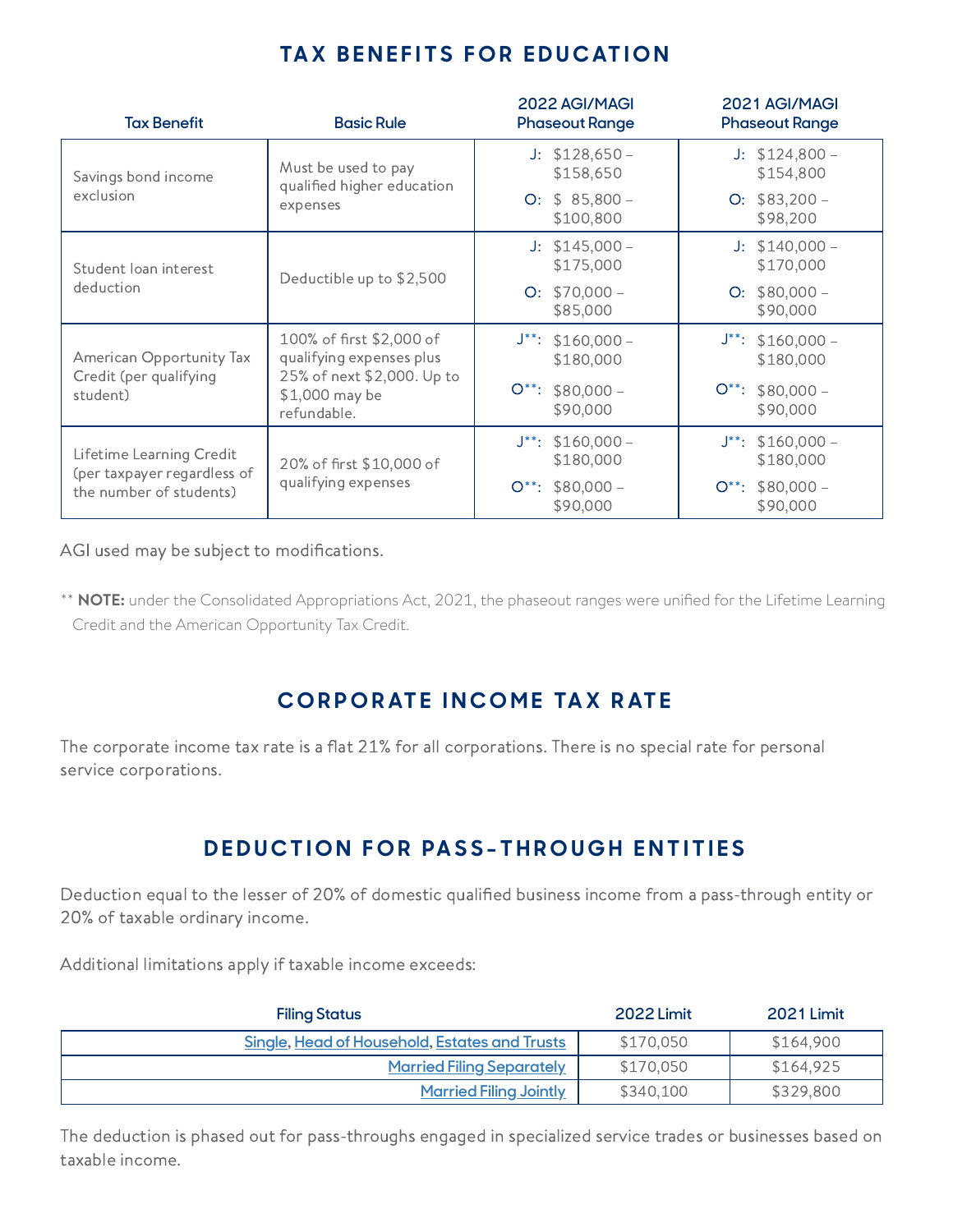|                      | <b>2022 Limit</b>                                        |           | <b>2021 Limit</b> |                               |  |
|----------------------|----------------------------------------------------------|-----------|-------------------|-------------------------------|--|
| <b>Filing Status</b> | <b>Deduction</b><br>eliminated above<br>Phase-out begins |           | Phase-out begins  | Deduction<br>eliminated above |  |
| S,H,ET               | \$170,050                                                | \$220,050 | \$164,900         | \$214,900                     |  |
| <b>MFS</b>           | \$170,050                                                | \$220,050 | \$164,925         | \$214,925                     |  |
|                      | \$340,100                                                | \$440,100 | \$329,800         | \$429,800                     |  |

J = [Married](https://www.irs.gov/newsroom/why-its-important-that-taxpayers-know-and-understand-their-correct-filing-status) Filing Jointly S = [Single](https://www.irs.gov/newsroom/why-its-important-that-taxpayers-know-and-understand-their-correct-filing-status) H = Head of [Household](https://www.irs.gov/newsroom/why-its-important-that-taxpayers-know-and-understand-their-correct-filing-status) MFS = Married Filing [Separately](https://www.irs.gov/newsroom/why-its-important-that-taxpayers-know-and-understand-their-correct-filing-status) ET = [Estates](https://www.irs.gov/e-file-providers/estates-and-trusts) and Trusts

### **QUALIFIED LONG TERM CARE INSURANCE PREMIUMS**

Qualified long term care insurance premiums qualify as medical expense itemized deductions, subject to limitations based on the insured's age.

| <b>Attained Age</b>     | <b>2022 Limit</b> | <b>2021 Limit</b> |
|-------------------------|-------------------|-------------------|
| 40 or less              | 450<br>S.         | 450               |
| More than 40 through 50 | 850<br>S.         | \$850             |
| More than 50 through 60 | \$1,690           | \$1,690           |
| More than 60 through 70 | \$4,510           | \$4,520           |
| Older than 70           | \$5,640           | \$5,640           |

#### **HEALTH SAVINGS ACCOUNTS**

|                                                               | 2022       |            | 2021              |            |
|---------------------------------------------------------------|------------|------------|-------------------|------------|
|                                                               | Individual | Family     | <b>Individual</b> | Family     |
| Minimum deductible                                            | \$1,400    | \$2,800    | \$1,400           | \$2,800    |
| Maximum out-of-pocket limit                                   | \$7,050    | \$14,100   | \$7,000           | \$14,000   |
| Maximum HSA contribution                                      | \$3,650    | \$7,300    | \$3,600           | \$7,200    |
| Additional contribution for individuals age<br>55 or older*** | \$1,000    | $$2,000^3$ | \$1,000           | $$2,000^3$ |

<span id="page-8-0"></span><sup>3</sup> If both spouses are in age range

\*\*\* Not subject to inflation adjustment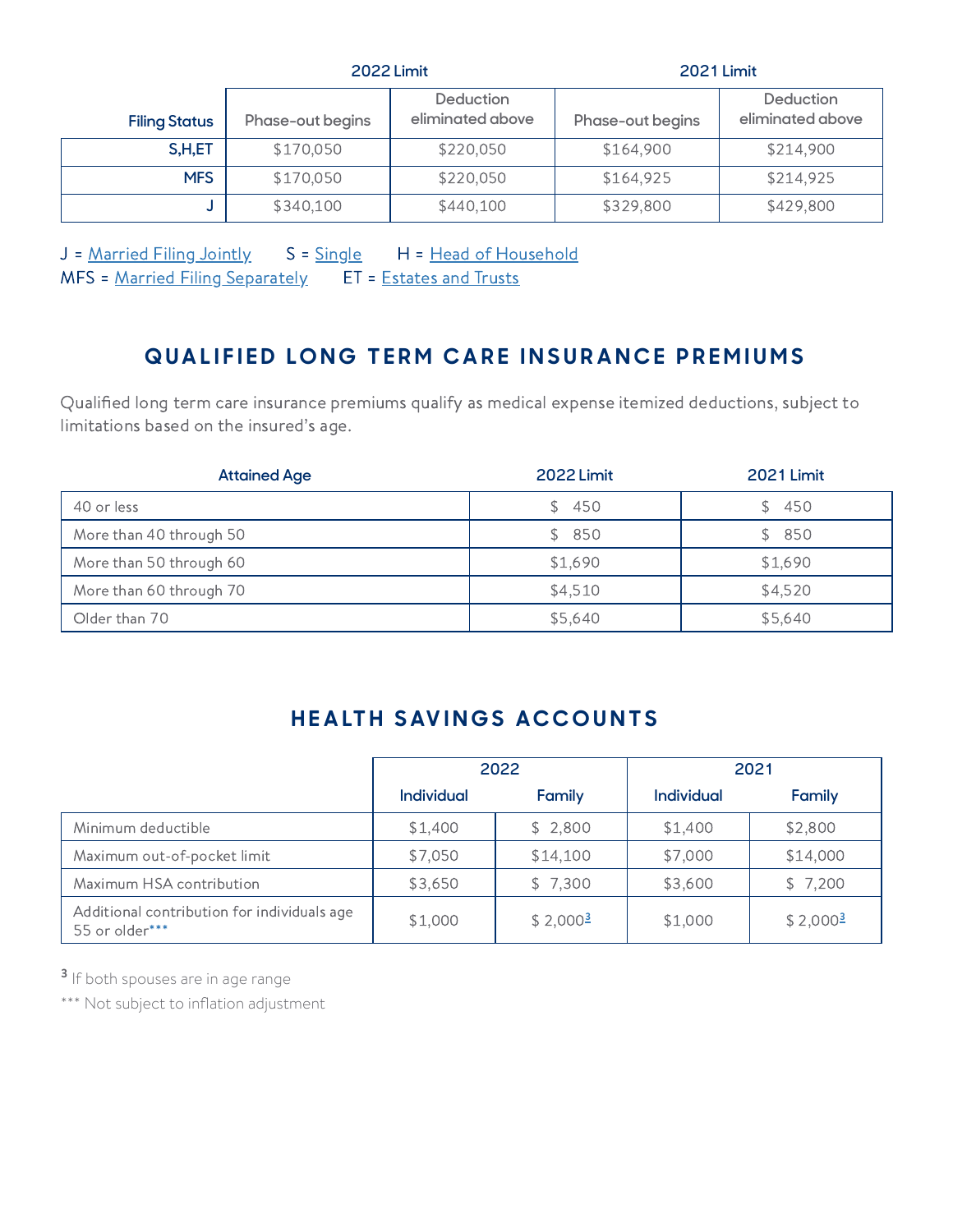#### FEDERAL GIFT AND ESTATE TAX AMOUNTS

|                                                                                                                 | 2022         | 2021            |
|-----------------------------------------------------------------------------------------------------------------|--------------|-----------------|
| Annual gift tax exclusion per recipient                                                                         | 16,000<br>\$ | 15,000          |
| Noncitizen spouse annual gift tax exclusion                                                                     | 164,000<br>S | 159,000         |
| Section 6166 election: Estate tax attributed to qualifying business<br>interest qualifying for 2% interest rate | \$1,640,000  | \$1,590,000     |
| Special use valuation: Maximum decrease in value of<br>qualified property                                       | \$1,230,000  | \$1,190,000     |
| Gift, estate and generation-skipping tax (GST) exemption amount                                                 | \$12,060,000 | \$11,700,000    |
| Gift and estate tax credit                                                                                      | \$4,769,800  | 4,625,800<br>S. |

### FEDERAL GIFT, ESTATE TAX, AND GST RATES

| If Taxable Gift or Estate is |                     | <b>Tentative Tax</b> |             |                      |
|------------------------------|---------------------|----------------------|-------------|----------------------|
| Over                         | <b>But not over</b> | Tax is:              | % on Excess | + of the amount over |
| \$<br>0                      | 10,000<br>\$        | 0<br>\$              | 18%         | \$<br>0              |
| 10,000                       | 20,000              | 1,800                | 20%         | 10,000               |
| 20,000                       | 40,000              | 3,800                | 22%         | 20,000               |
| 40,000                       | 60,000              | 8,200                | 24%         | 40,000               |
| 60,000                       | 80,000              | 13,000               | 26%         | 60,000               |
| 80,000                       | 100,000             | 18,200               | 28%         | 80,000               |
| 100,000                      | 150,000             | 23,800               | 30%         | 100,000              |
| 150,000                      | 250,000             | 38,800               | 32%         | 150,000              |
| 250,000                      | 500,000             | 70,800               | 34%         | 250,000              |
| 500,000                      | 750,000             | 155,800              | 37%         | 500,000              |
| 750,000                      | \$1,000,000         | 248,300              | 39%         | 750,000              |
| \$1,000,000                  |                     | \$345,800            | 40%         | \$1,000,000          |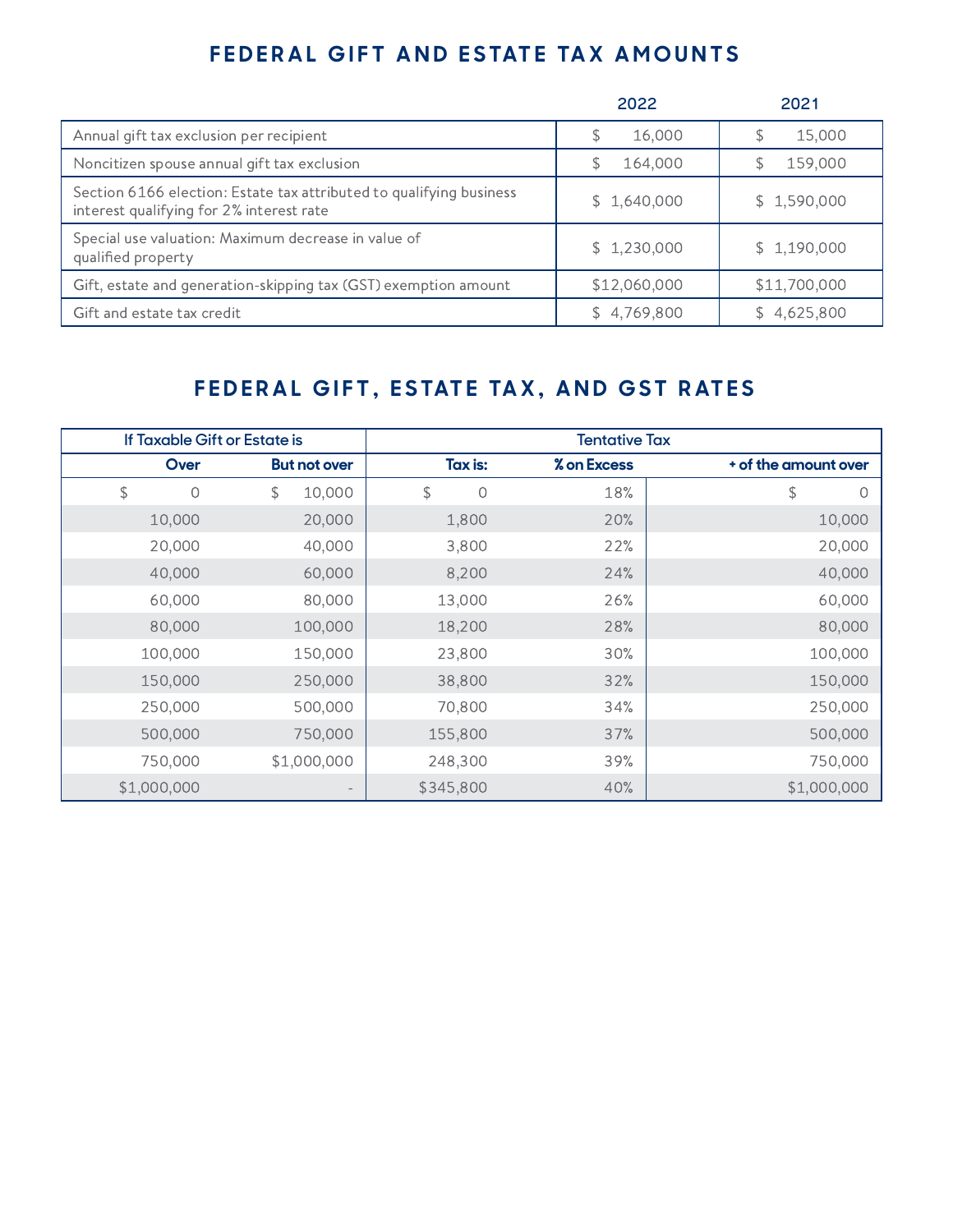# QUALIFIED PLAN BENEFIT, CONTRIBUTION, AND  $COMPENSATION LIMITS$

<span id="page-10-2"></span>

| <b>Type of Limit</b>                                                               | 2022                                            | 2021                                            |
|------------------------------------------------------------------------------------|-------------------------------------------------|-------------------------------------------------|
| Defined benefit plan maximum annual benefit                                        | \$245,000                                       | \$230,000                                       |
| Maximum annual addition to defined contribution<br>plans <sup>4</sup>              | \$61,000                                        | \$ 58,000                                       |
| Covered compensation limit                                                         | \$305,000                                       | \$290,000                                       |
| Minimum compensation amount for SEP plan<br>participation                          | 650                                             | 650                                             |
| Compensation level for highly compensated<br>employees (HCEs other than 5% owners) | \$135,000                                       | \$130,000                                       |
| Compensation level for key employees other than 5%<br>owners                       | \$200,000 (Officers)<br>\$150,000*** (1% Owner) | \$185,000 (Officers)<br>\$150,000*** (1% Owner) |

<span id="page-10-1"></span> $^{\text{4}}$  In addition, the maximum annual addition cannot exceed 100% of an employee's compensation for the year. An employee's elective deferrals are included in computing the contribution limit and are included in compensation. \*\*\* Not subject to inflation adjustment.

### **IRA AND EMPLOYEE CONTRIBUTION LIMITS**

<span id="page-10-3"></span>

| Year                                      | 2022     | 2021     | Catch-up limit -<br>age 50 & over |
|-------------------------------------------|----------|----------|-----------------------------------|
| Traditional and Roth IRAs                 | \$6,000  | \$6,000  | $$1,000***$                       |
| 401(k), 403(b), 457(b) plans <sup>5</sup> | \$20,500 | \$19,500 | $$6,500***$                       |
| SIMPLE IRA                                | \$14,000 | \$13,500 | \$3,000                           |

<span id="page-10-0"></span>**5** Also applies to salary reduction SEPs (SARSEPs)

\*\*\* Not subject to inflation adjustment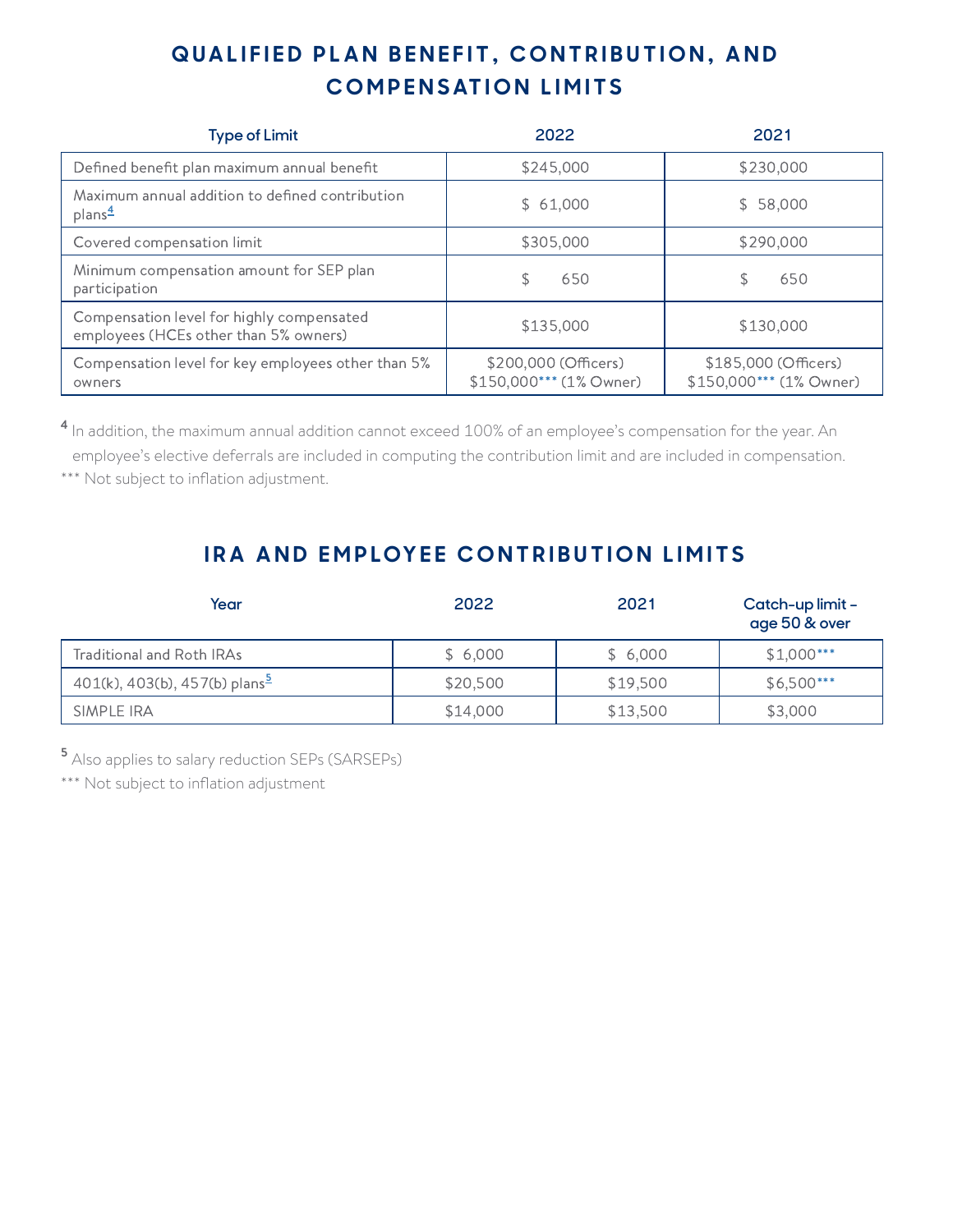#### **IRA AND ROTH IRA PHASEOUT RANGES**

| Deduction for active participants in an<br>employer plan: | 2022                  | 2021                  |
|-----------------------------------------------------------|-----------------------|-----------------------|
| <b>Married Filing Jointly</b>                             | $$109,000 - $129,000$ | $$105,000 - $125,000$ |
| Single or Head of Household                               | $$68,000 - $78,000$   | $$66,000 - $76,000$   |
| <b>Married Filing Separately</b>                          | $$0 - $10,000$        | $$0 - $10,000$        |
| Individual is Not an Active Participant but<br>Spouse is  | $$204,000 - $214,000$ | $$198,000 - $208,000$ |
| Roth IRA contribution income limits:                      | 2022                  | 2021                  |
| <b>Married Filing Jointly</b>                             | $$204,000 - $214,000$ | $$198,000 - $208,000$ |
|                                                           |                       |                       |

 $\frac{\text{Single or Head of Household}}{\text{#} \cdot \text{#}}$  $\frac{\text{Single or Head of Household}}{\text{#} \cdot \text{#}}$  $\frac{\text{Single or Head of Household}}{\text{#} \cdot \text{#}}$  $\frac{\text{Single or Head of Household}}{\text{#} \cdot \text{#}}$  $\frac{\text{Single or Head of Household}}{\text{#} \cdot \text{#}}$   $\frac{\$129,000 - \$144,000}{\$125,000 - \$140,000}$ 

 $$0 - $10,000^6$$  $$0 - $10,000^6$$  $$0 - $10,000^6$$ 

<span id="page-11-0"></span><sup>6</sup> Phaseout range is not subject to an annual cost-of-living adjustment.

 $\frac{\text{Married Filing Separately}}{\text{for } \pm 10,000^6}$  $\frac{\text{Married Filing Separately}}{\text{for } \pm 10,000^6}$  $\frac{\text{Married Filing Separately}}{\text{for } \pm 10,000^6}$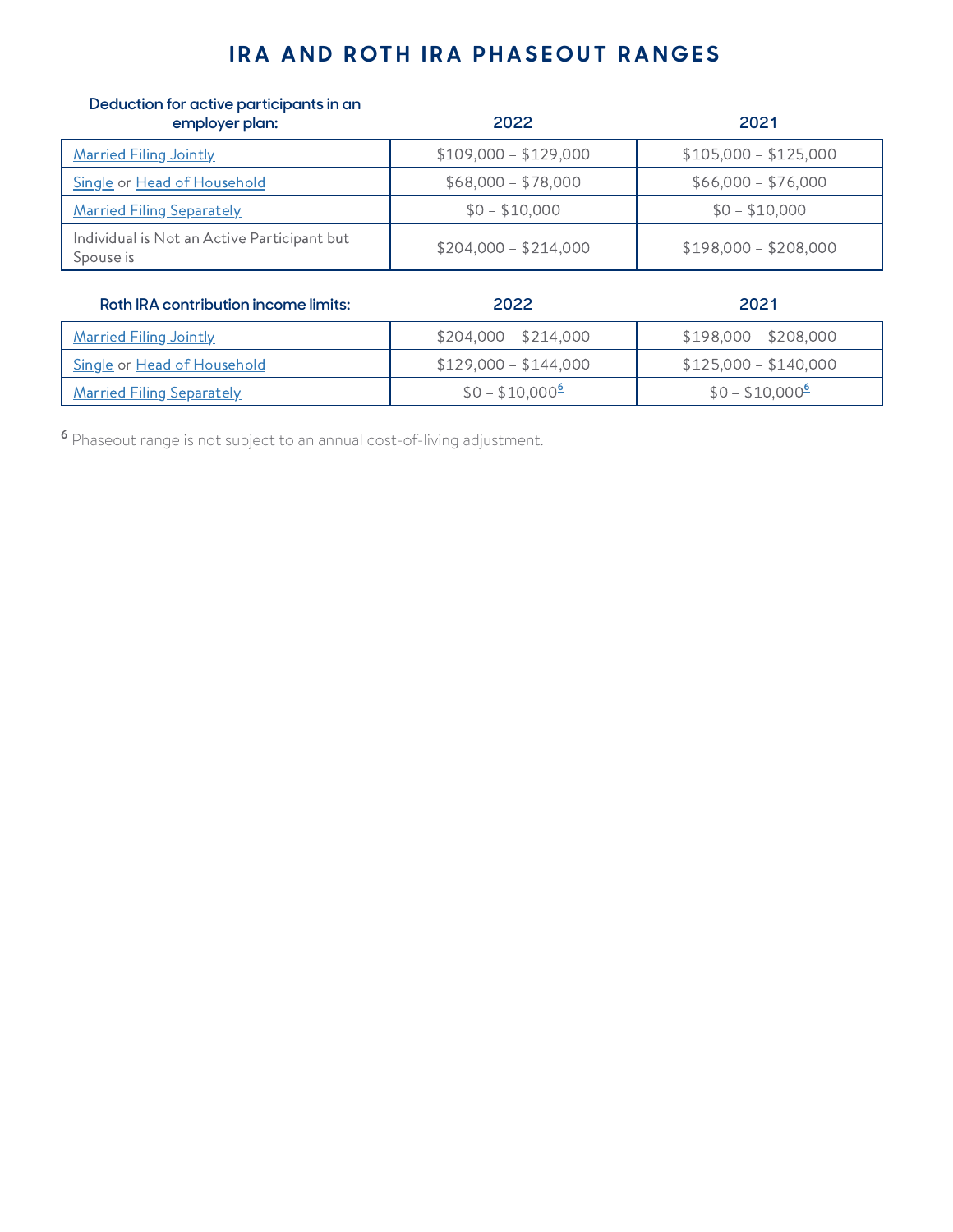### COMPARING TRADITIONAL AND ROTH IRAS

| <b>Topic</b>                      | <b>Traditional IRA</b>                                                                                                                                                                                                                                                                                                                                                                                                                                                                                                                                                                                                                                                                                                                        | <b>Roth IRA</b>                                                                                                                                                                                                                                                                                                                                                                                                                                                                                                                                                                                                                                                                                                                                                                                                                   |
|-----------------------------------|-----------------------------------------------------------------------------------------------------------------------------------------------------------------------------------------------------------------------------------------------------------------------------------------------------------------------------------------------------------------------------------------------------------------------------------------------------------------------------------------------------------------------------------------------------------------------------------------------------------------------------------------------------------------------------------------------------------------------------------------------|-----------------------------------------------------------------------------------------------------------------------------------------------------------------------------------------------------------------------------------------------------------------------------------------------------------------------------------------------------------------------------------------------------------------------------------------------------------------------------------------------------------------------------------------------------------------------------------------------------------------------------------------------------------------------------------------------------------------------------------------------------------------------------------------------------------------------------------|
| Income limit                      | Deductible contributions: Limits apply if<br>individual or spouse is an active<br>participant in employer plan (see above)<br>Non-deductible contributions: None                                                                                                                                                                                                                                                                                                                                                                                                                                                                                                                                                                              | Yes (see phaseout table above)                                                                                                                                                                                                                                                                                                                                                                                                                                                                                                                                                                                                                                                                                                                                                                                                    |
| Deductibility of<br>contributions | Non-participants in an employer plan may<br>deduct the full amount of the allowable<br>contribution. Deduction for participants<br>in a qualified plan (or spouse of a<br>participant) may be limited (see above).                                                                                                                                                                                                                                                                                                                                                                                                                                                                                                                            | Not deductible                                                                                                                                                                                                                                                                                                                                                                                                                                                                                                                                                                                                                                                                                                                                                                                                                    |
| Taxation of distributions         | Taxable unless non-deductible<br>contributions were made. Non-<br>deductible contributions are allocated<br>prorated to each distribution until fully<br>recovered. If under 591/2, 10% early<br>withdrawal penalty tax applies unless the<br>distribution qualifies for one of the<br>following exceptions:<br>• Death<br>Disability<br>$\bullet$<br>• Substantially equal periodic<br>payments<br>• First-time home purchase<br>(limited to \$10,000 lifetime)<br>• Qualified higher education<br>expenses<br>• Qualifying unreimbursed medical<br>expenses<br>• Health insurance if unemployed<br>Qualified reservist distributions<br>$\bullet$<br>Birth or adoption of a child (up<br>to \$5,000)<br>• Coronavirus-related distributions | Contributions distributed tax-free first.<br>Distributed earnings are tax free if<br>account is held 5 years and distribution is<br>made:<br>• On or after age 591/2<br>• At or after death<br>• If disabled<br>• For a first home purchase<br>(limited to \$10,000 lifetime)<br>If under 591/ <sub>2</sub> , taxable earnings are subject<br>to the 10% early withdrawal penalty tax<br>unless the distribution qualifies for one of<br>the following exceptions:<br>• Death<br>Disability<br>• Substantially equal periodic<br>payments<br>• First-time home purchase<br>(limited to \$10,000 lifetime)<br>• Qualified higher education<br>expenses<br>• Unreimbursed medical expenses<br>Health insurance if unemployed<br>$\bullet$<br>Qualified reservist distributions<br>• Birth or adoption of a child (up to<br>\$5,000) |

# **S [O](https://www.ssa.gov/) C I A L S E C U R I T Y**

| Maximum compensation subject to FICA taxes                       | 2022      | 2021      |
|------------------------------------------------------------------|-----------|-----------|
| Social Security (Old Age, Survivor, Disability Insurance)        | \$147,000 | \$142,800 |
| Medicare (Health Insurance)                                      | Unlimited | Unlimited |
| Earnings required for one credit (maximum 4 credits<br>per year) | \$1,510   | \$1,470   |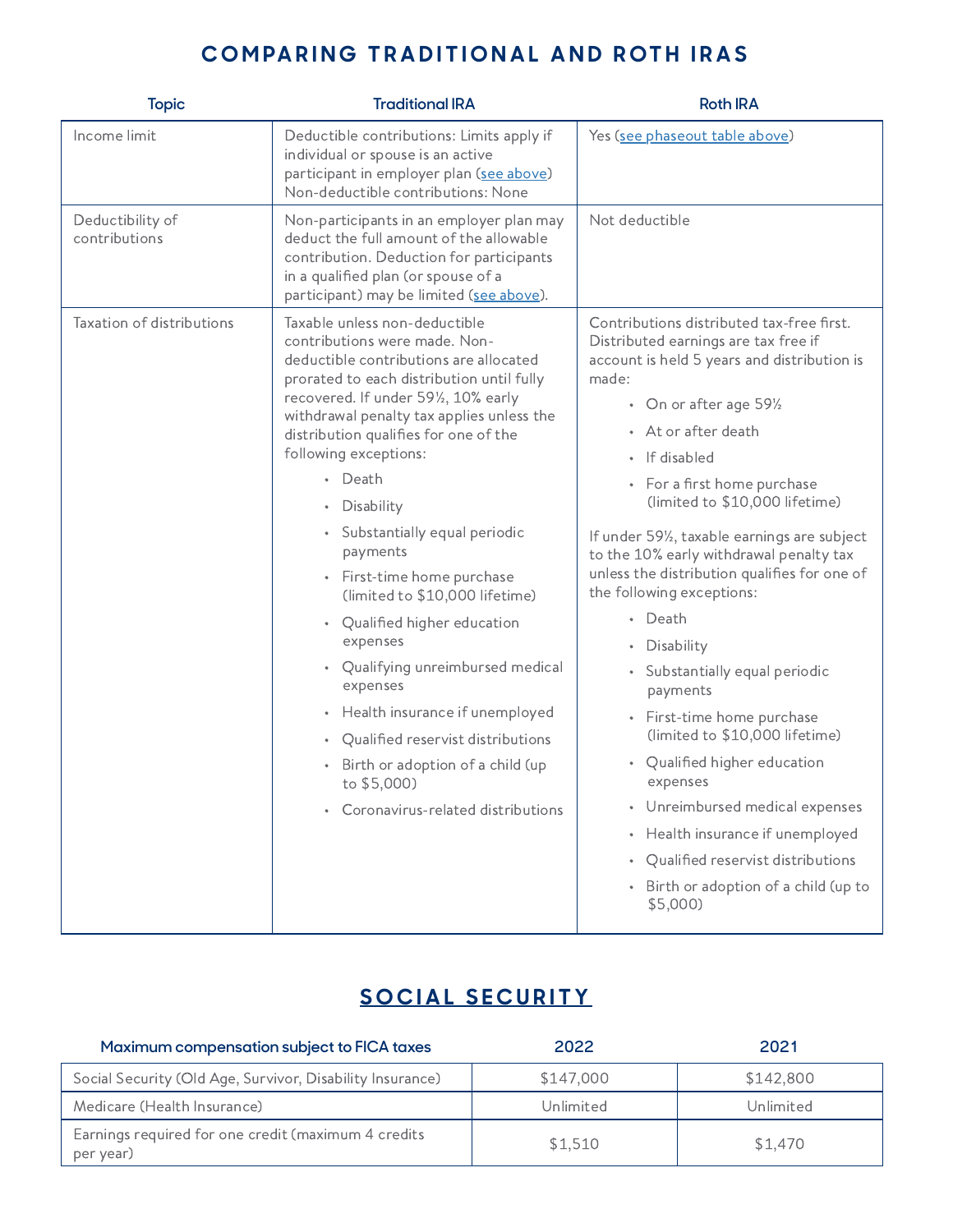| <b>Earnings Test</b>                             | 2022                     | 2021                     |
|--------------------------------------------------|--------------------------|--------------------------|
| Year before Full Retirement Age (FRA) is reached | \$19,560 (\$1,630/month) | \$18,960 (\$1,580/month) |
| Year FRA is reached                              | \$51,960 (\$4,330/month) | \$50,520 (\$4,210/month) |
| Maximum monthly benefit at FRA                   | \$3,345                  | \$3.148                  |
| Cost of living adjustment                        | 5.90%                    | 1.30%                    |

| Disability income thresholds (monthly)                      | 2022            | 2021            |
|-------------------------------------------------------------|-----------------|-----------------|
| Substantial gainful activity if not blind                   | \$1,350         | \$1,310         |
| Substantial gainful activity if blind                       | \$2,260         | \$2,190         |
| Trial work period                                           | \$970           | \$940           |
| SSI Federal monthly payment<br>standard (Individual/Couple) | \$841/\$1,261   | \$794/\$1,191   |
| SSI resources limit (Individual/Couple)                     | \$2,000/\$3,000 | \$2,000/\$3,000 |
| SSI student exclusion (Monthly/Annual)                      | \$2,040/\$8,230 | \$1,930/\$7,770 |

Social Security (OASDI) tax rate: Employee and employer: 6.2%; self-employed: 12.4%

Health Insurance (HI tax rate): Employee and employer: 1.45%; self-employed: 2.9% Employees and self-employed pay an additional 0.9% if earned income exceeds the following: [Married](https://www.irs.gov/newsroom/why-its-important-that-taxpayers-know-and-understand-their-correct-filing-status) Filing Jointly: \$250,000; [Single](https://www.irs.gov/newsroom/why-its-important-that-taxpayers-know-and-understand-their-correct-filing-status) \$200,000, Married Filing [Separately](https://www.irs.gov/newsroom/why-its-important-that-taxpayers-know-and-understand-their-correct-filing-status) \$125,000.

#### **Social Security Full Retirement Age (FRA)**

| Year of Birth   | <b>FRA</b>    |
|-----------------|---------------|
| 1937 or earlier | 65            |
| 1938            | 65, 2 months  |
| 1939            | 65, 4 months  |
| 1940            | 65, 6 months  |
| 1941            | 65, 8 months  |
| 1942            | 65, 10 months |
| 1943-1954       | 66            |
| 1955            | 66, 2 months  |
| 1956            | 66, 4 months  |
| 1957            | 66, 6 months  |
| 1958            | 66, 8 months  |
| 1959            | 66, 10 months |
| 1960 and later  | 67            |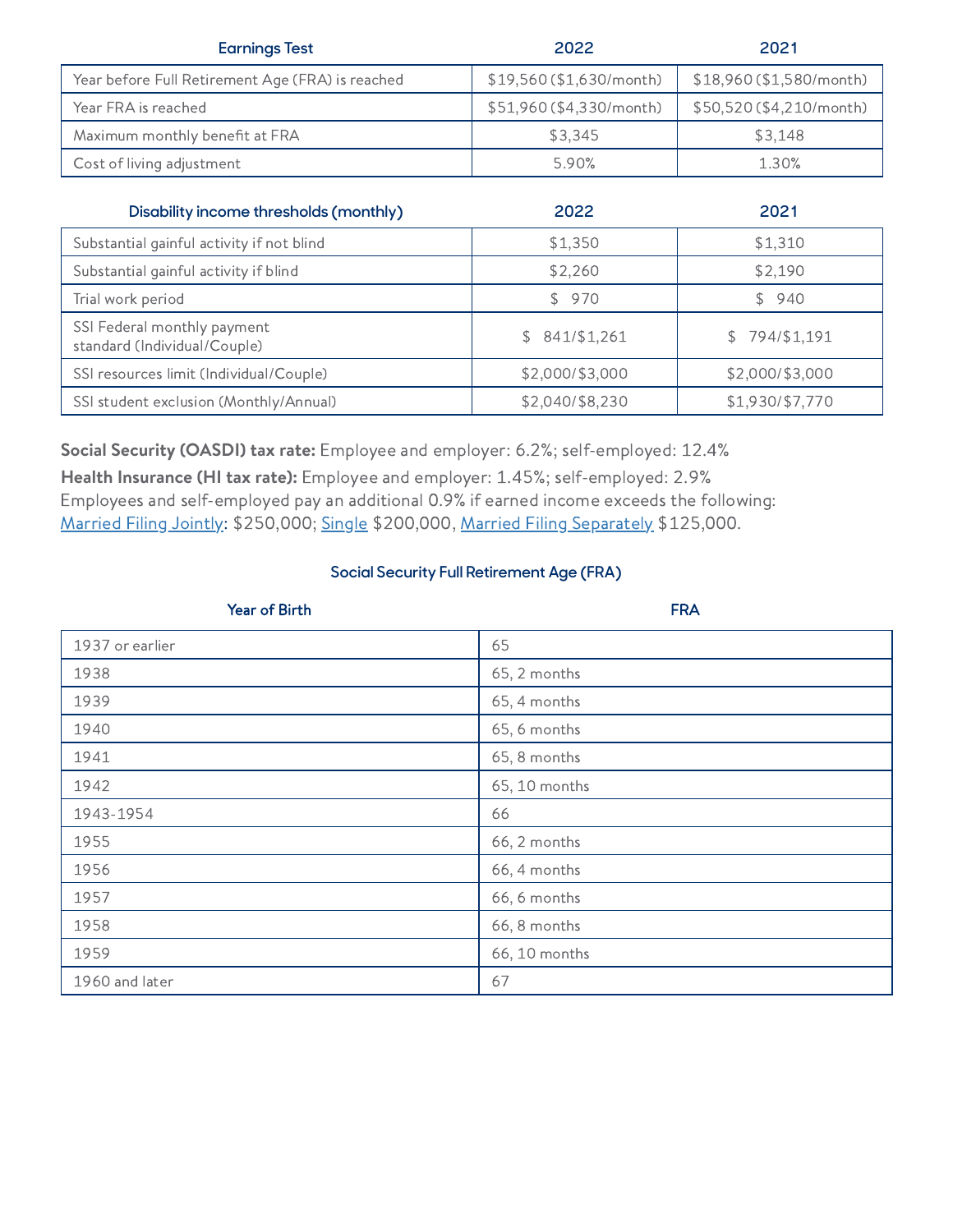### **MEDICARE INFORM[AT](https://www.medicare.gov/)ION**

|        |                                                                                                                               | 2022                                 | 2021                                 |
|--------|-------------------------------------------------------------------------------------------------------------------------------|--------------------------------------|--------------------------------------|
| Part A | (Hospital Insurance) monthly premium (if not eligible for reduced<br>or premium-free coverage)                                | \$499                                | \$471                                |
|        | Hospital inpatient deductible (per benefit period)                                                                            | \$1,556                              | \$1,484                              |
|        | Hospital inpatient coinsurance per day (Days 1-60)                                                                            | \$0                                  | \$0                                  |
|        | Hospital inpatient coinsurance per day (Days 61-90)                                                                           | \$389                                | \$371                                |
|        | Hospital inpatient coinsurance per lifetime reserve day (After day<br>91 of each benefit period, up to 60 days over lifetime) | \$778                                | \$742                                |
|        | Skilled nursing facility coinsurance per day:                                                                                 |                                      |                                      |
|        | Days 1-20                                                                                                                     | \$0                                  | \$0                                  |
|        | Days 21-100                                                                                                                   | \$194.50                             | \$185.50                             |
|        | After day 100                                                                                                                 | All costs                            | All costs                            |
|        | Hospice care                                                                                                                  | \$0                                  | \$0                                  |
|        | Hospice prescription drug co-pay                                                                                              | \$5                                  | \$5                                  |
|        | Hospice respite care coinsurance                                                                                              | 5%                                   | 5%                                   |
| Part B | Medical insurance base premium per month                                                                                      | $$170.10^2$                          | $$148.50^2$                          |
|        | Income threshold for additional premium***                                                                                    | O: \$91,000<br>J: \$182,000          | O: \$88,000<br>J: \$176,000          |
|        | Deductible per year                                                                                                           | \$233                                | \$203                                |
|        | Coinsurance                                                                                                                   | 20%                                  | 20%                                  |
| Part D | Income threshold for additional premium***                                                                                    | O: \$91,000<br>J: \$182,000          | O: \$88,000<br>J: \$176,000          |
|        | Deductible (cannot exceed)                                                                                                    | \$480                                | \$445                                |
|        | Cost threshold for coverage gap ("donut hole") (combined total<br>spent by enrollee and plan)                                 | \$4,430                              | \$4,130                              |
|        | Enrollee's cost per prescription during coverage gap after<br>plan discounts                                                  | 25%<br>brand<br>25%<br>generic       | 25%<br>brand<br>25%<br>generic       |
|        | Cost threshold for catastrophic coverage (Participant out-of-<br>pocket amount)                                               | \$7,050                              | \$6,550                              |
|        | Minimum cost-sharing during catastrophic coverage                                                                             | \$9.85<br>brand<br>\$3.95<br>generic | \$9.20<br>brand<br>\$3.70<br>generic |

J = [Married](https://www.irs.gov/newsroom/why-its-important-that-taxpayers-know-and-understand-their-correct-filing-status) Filing Jointly O = All Other Filers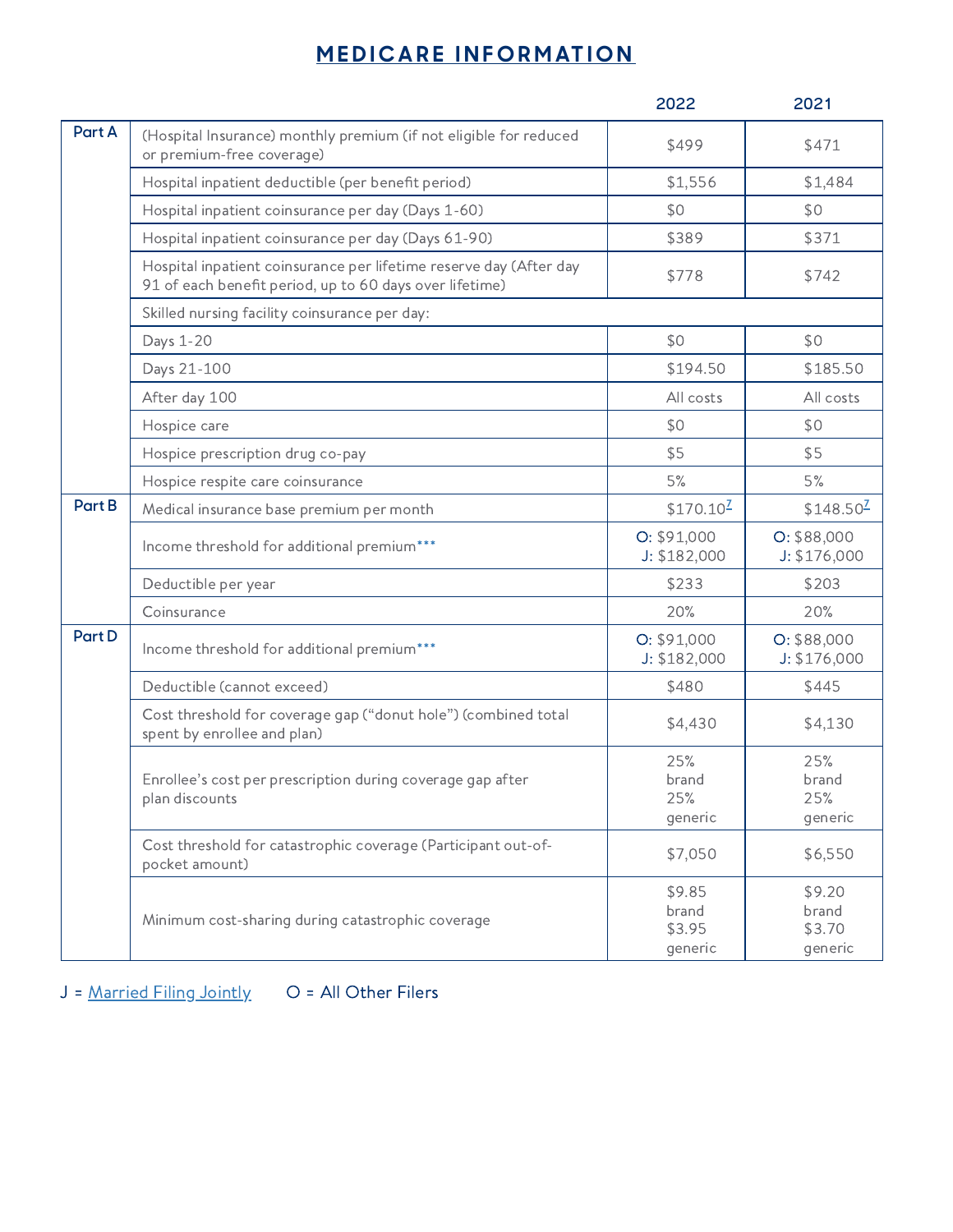### **UNIFORM LIFETIME TABLE<sup>Z</sup>**

Retired qualified plan participants and IRA owners generally must begin taking distributions by April 1st of the year after the year in which they turn age 72. The annual required minimum distributions (RMDs) are based upon the joint life expectancy of the participant/IRA owner and a hypothetical beneficiary who is 10 years younger. These factors are found in the Uniform Lifetime Table.

If the sole designated beneficiary on the account is a spouse who is more than 10 years younger, their RMDs are based on an IRS joint life expectancy. This table can be found in Appendix B of IRS Publication 590-B and produces a smaller RMD than the Uniform Lifetime Table.

| Age | <b>Distribution Period</b> | Age          | <b>Distribution Period</b> |
|-----|----------------------------|--------------|----------------------------|
| 72  | 27.4                       | 97           | 7.8                        |
| 73  | 26.5                       | 98           | 7.3                        |
| 74  | 25.5                       | 99           | 6.8                        |
| 75  | 24.6                       | 100          | 6.4                        |
| 76  | 23.7                       | 101          | $6.0$                      |
| 77  | 22.9                       | 102          | 5.6                        |
| 78  | 22.0                       | 103          | 5.2                        |
| 79  | 21.1                       | 104          | 4.9                        |
| 80  | 20.2                       | 105          | 4.6                        |
| 81  | 19.4                       | 106          | 4.3                        |
| 82  | 18.5                       | 107          | 4.1                        |
| 83  | 17.7                       | 108          | 3.9                        |
| 84  | 16.8                       | 109          | 3.7                        |
| 85  | 16.0                       | 110          | 3.5                        |
| 86  | 15.2                       | 111          | 3.4                        |
| 87  | 14.4                       | 112          | 3.3                        |
| 88  | 13.7                       | 113          | 3.1                        |
| 89  | 12.9                       | 114          | 3.0                        |
| 90  | 12.2                       | 115          | 2.9                        |
| 91  | 11.5                       | 116          | 2.8                        |
| 92  | 10.8                       | $117\,$      | 2.7                        |
| 93  | 10.1                       | 118          | 2.5                        |
| 94  | 9.5                        | 119          | 2.3                        |
| 95  | 8.9                        | 120 and over | $\sqrt{2}$                 |
| 96  | 8.4                        |              |                            |

For Use By: Unmarried Owners, Married Owners whose spouses are not more than 10 years younger, and Married Owners whose spouses are not the sole beneficiaries of their IRAs.

Note - Do not use this table for inherited IRAs and qualified plan accounts that require an annual distribution. The following Single Life Table is used for those accounts.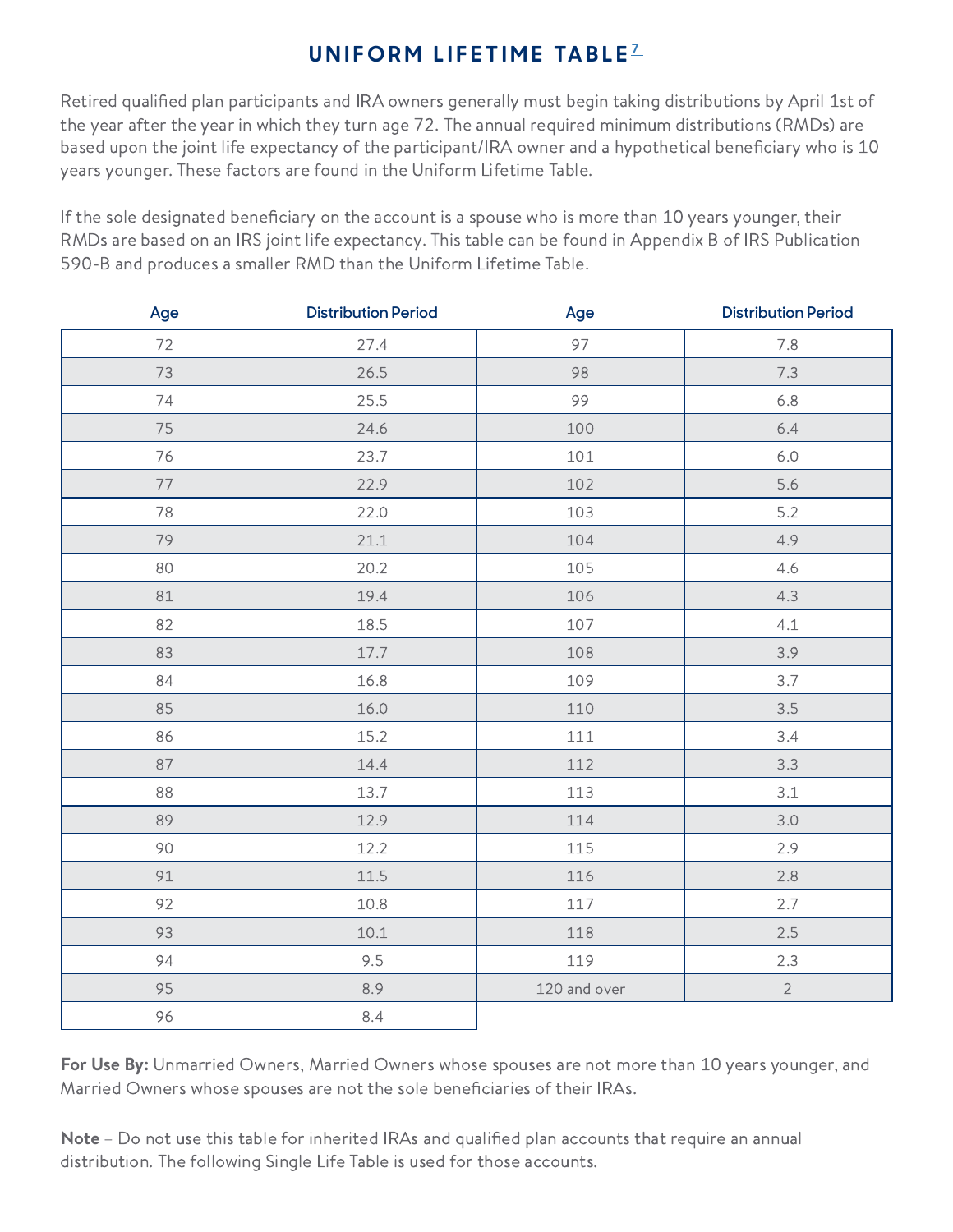# <span id="page-16-0"></span>SINGLE LIFE EXPECTANCY FOR USE BY ELIGIBLE **DESIGNATED BENEFICIARIES**<sup>[7](#page-17-1)</sup>

Eligible designated beneficiaries are surviving spouses, a child of the IRA owner or participant who has not attained the age of majority, a beneficiary who is disabled or chronically ill, or a beneficiary who is not more than 10-years younger than the IRA owner or participant.

| Age                       | <b>Life Expectancy</b> | Age    | Life Expectancy |
|---------------------------|------------------------|--------|-----------------|
| $\bigcirc$                | 84.6                   | 57     | 29.8            |
| $\ensuremath{\mathbbm 1}$ | 83.7                   | 58     | 28.9            |
| $\overline{2}$            | 82.8                   | 59     | 28.0            |
| 3                         | 81.8                   | 60     | 27.1            |
| $\sqrt{4}$                | 80.8                   | 61     | 26.2            |
| 5                         | 79.8                   | 62     | 25.4            |
| $\epsilon$                | 78.8                   | 63     | 24.5            |
| $\overline{\phantom{a}}$  | 77.9                   | 64     | 23.7            |
| $\,8\,$                   | 76.9                   | 65     | 22.9            |
| $\circ$                   | 75.9                   | 66     | 22.0            |
| 10                        | 74.9                   | 67     | 21.2            |
| $11\,$                    | 73.9                   | 68     | 20.4            |
| 12                        | 72.9                   | 69     | 19.6            |
| 13                        | 71.9                   | $70\,$ | 18.8            |
| $14\,$                    | 70.9                   | $71\,$ | 18.0            |
| $15\,$                    | 69.9                   | 72     | 17.2            |
| 16                        | 69.0                   | 73     | 16.4            |
| $17\,$                    | 68.0                   | 74     | 15.6            |
| 18                        | 67.0                   | 75     | 14.8            |
| 19                        | 66.0                   | 76     | 14.1            |
| 20                        | 65.0                   | 77     | 13.3            |
| 21                        | 64.1                   | 78     | 12.6            |
| 22                        | 63.1                   | 79     | 11.9            |
| 23                        | 62.1                   | 80     | 11.2            |
| 24                        | 61.1                   | $8\,1$ | 10.5            |
| 25                        | 60.2                   | 82     | 9.9             |
| 26                        | 59.2                   | 83     | 9.3             |
| 27                        | 58.2                   | 84     | 8.7             |
| 28                        | 57.3                   | 85     | $8.1\,$         |
|                           |                        |        |                 |